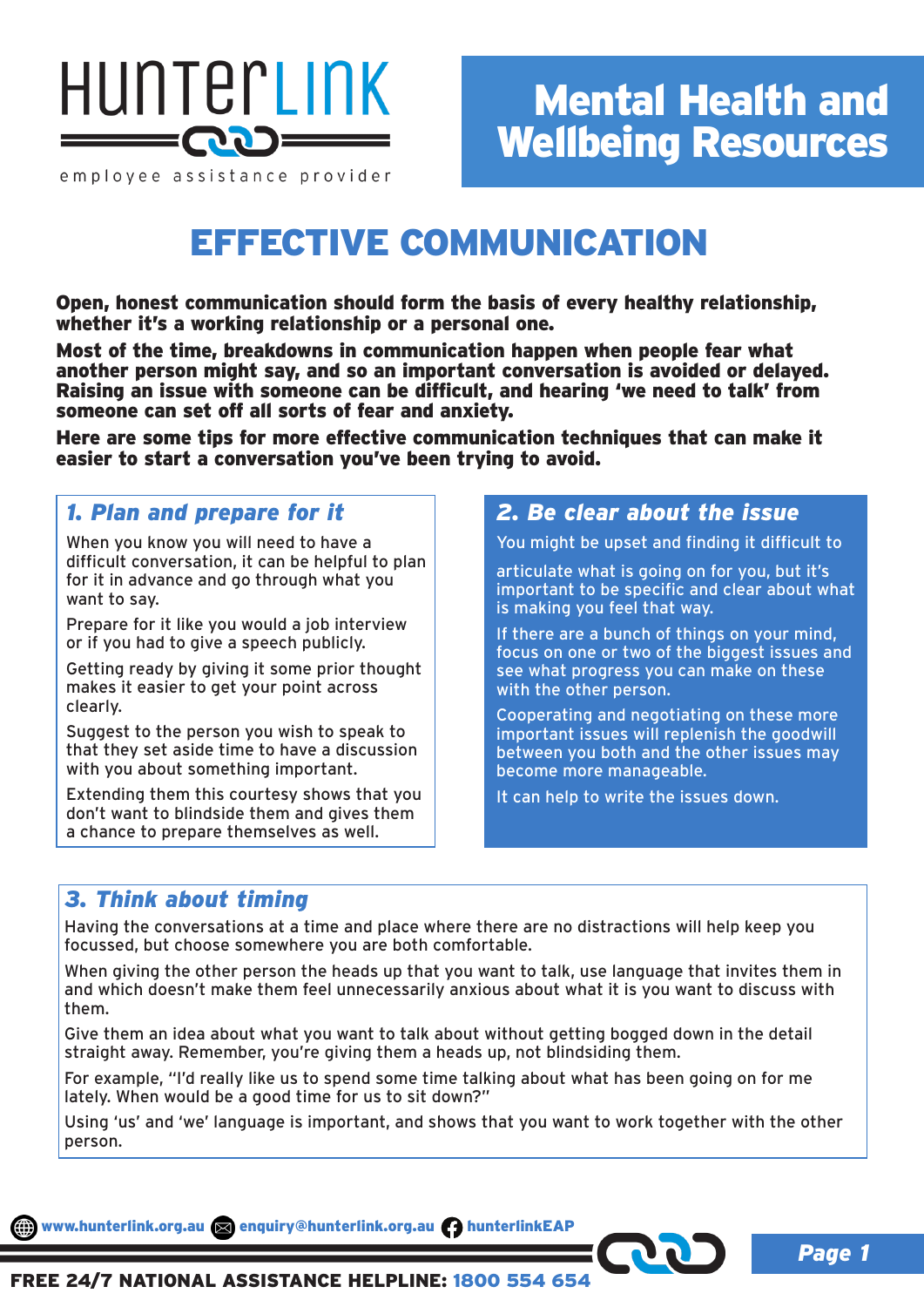

#### employee assistance provider

# Mental Health and Wellbeing Resources

# EFFECTIVE COMMUNICATION

## *4. Having the conversation*

• Now that the time has come to have the conversation, **make sure you're still in the right frame of mind for what could be a difficult chat.**

• **If you're angry or exhausted when the time comes around, consider putting it off** until later in the day or week so you're in a better headspace for it. But don't put it off too long, or things will fester again.

• **Bottling up emotions, and eventually letting them spill over, can damage a relationship beyond repair,** so remember that there is always a right way and a wrong way to express your feelings without the choice of words or your method of expression becoming the main problem.

• **Remember that being nervous under these circumstances is perfectly normal,** but with the preparation and planning you did earlier you will be in the best position for a tough conversation.

• **Starting with your genuine good intentions sets the aspiration and tone for the tough conversation.** Make sure the other person understands that you come with a spirit of goodwill and a desire for growth and positive change.

• **Using the right language and listening skills are the two most important things when having a tough conversation.** You want to get your point across but it has to be done in a way the other person is able to hear, and you also need to listen to what the other person has to say. Their response and their emotions are just as valid as yours.

• **Remember that tone and body language are just as important as the words you choose.**

• It's good to start with some "I" statements about your feelings or your experience. Something like, "I am feeling frustrated" or "I am wondering". This way it is less of an attack.

• **Try to avoid "You" statements, like "You do this..." or "You're need to stop doing..."**

• While each relationship, whether it's a personal one, professional, or romantic, is different, and so has its own pattern of language, you can try some variations on the following suggestions:

> - *"How have you been going? How do you feel we're managing our communication and our relationship?"*

*- "I really want to see if we can get past some of the difficulties we've been having and try to talk about things differently."*

*- "I want us to be more open with one another but I feel like there are some things getting in the way of that for us"*

• **It's important for you both to have an equal opportunity to express your views and feelings.** Even if you were the one to get the conversation started, you might find that the other person has a lot on their mind and has been holding on to similar feelings. This is their chance to express their feelings and opinions to you in a safe and constructive way as well.

• **Try Reflective Listening.** It can feel artificial or contrived, but it's a good way of making sure both people are on the same page as the conversation progresses. Repeat back what you've heard your partner say:

*- "What I'm hearing is that you feel..."*

*- "I understand what you're going through with..."*

*- "Now that I know that you're experiencing..."*

• **A pen and paper can be useful for taking notes** and staying on track through the conversation, but only do this in a way that isn't confrontational.

• **Don't feel like you have to resolve every problem all at once,** but every tough conversation needs to have a clear outcome that both parties can agree t. This can be as simple as "We can't make a decision right now but we will agree to keep working on it together."

www.hunterlink.org.au and enquiry@hunterlink.org.au hunterlinkEAP